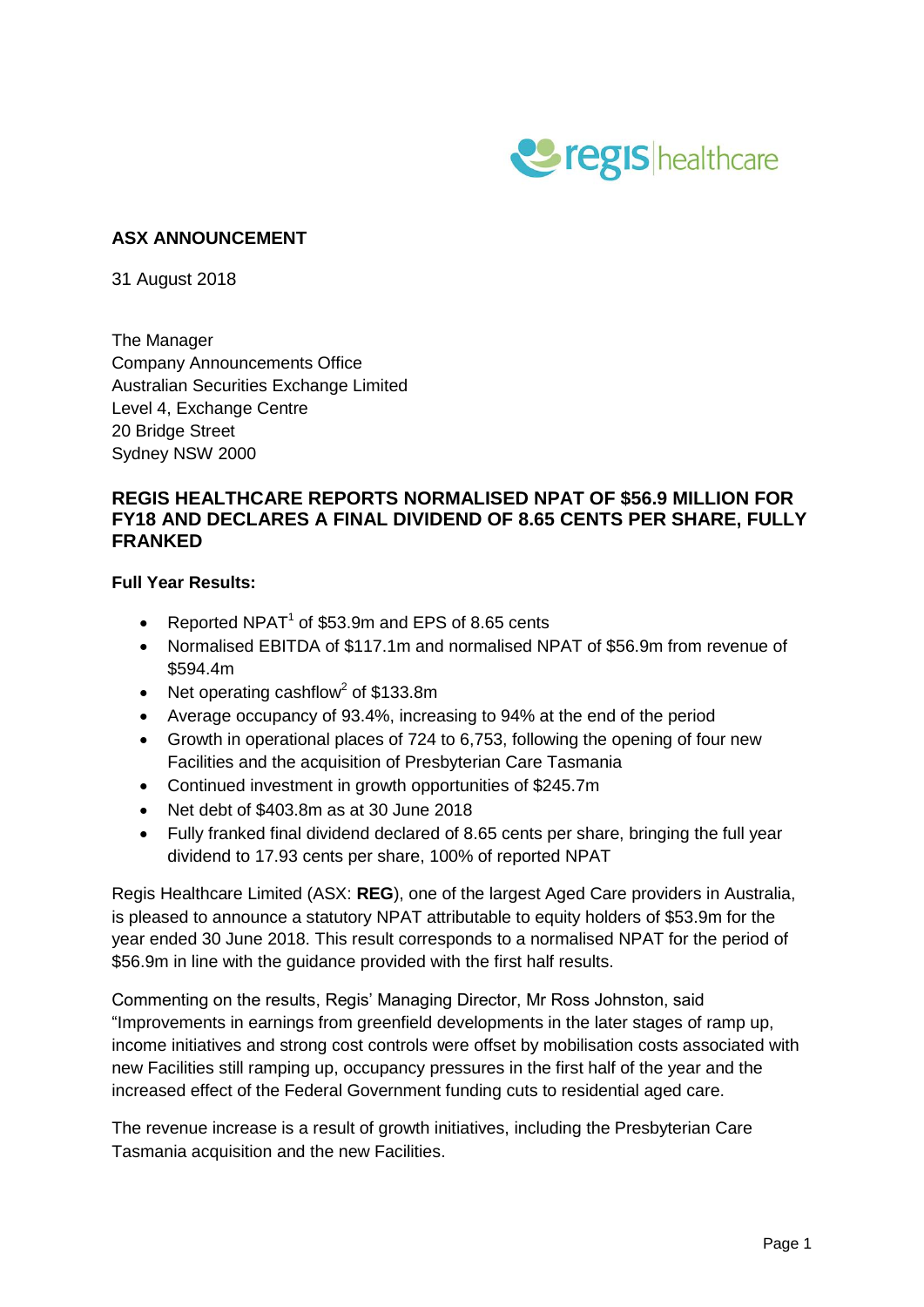Net RAD cashflow of \$63m was broadly in line with expectations and considerably higher in the second half than the first. It is anticipated that a further \$220m-\$270m of net RAD cashflow will come from the completion of the ramp up of the total 1,247 new places which will have been delivered by the end of the 1HFY19. This will be used to pay down debt".

## **Financial Results**

The FY2018 financial results include:

|                           | \$ million<br><b>FY18</b><br>Normalised <sup>1</sup> | \$ million<br><b>FY17</b><br>Reported <sup>1</sup> | % variance<br>FY18 to<br><b>FY17</b> |
|---------------------------|------------------------------------------------------|----------------------------------------------------|--------------------------------------|
| Revenue                   | 594.4                                                | 565.5                                              | 5%                                   |
| <b>EBITDA</b>             | 117.1                                                | 123.6                                              | (5%)                                 |
| <b>NPAT</b>               | 56.9                                                 | 61.1                                               | (7%)                                 |
| Net operating<br>cashflow | 133.8                                                | 151.1                                              | $(11\%)$                             |

Notwithstanding the industry wide residential aged care Federal Government funding cuts and indexation freeze, revenue per occupied bed day of \$283 was achieved compared with \$281 in FY17. Overall revenue also increased due to the contribution from the new Facilities still ramping up and the Presbyterian Care Tasmania acquisition.

EBITDA reflected the usual increase in staff costs from EBA escalations, increase in expenses associated with the changes to the ACFI funding instrument and the mobilisation expenses associated with new Facilities still ramping up. This was partially offset by cost management initiatives, including the insourcing of cleaning.

Net RAD cashflow of \$63m was achieved, with the majority of new non-supported residents still choosing to pay a RAD over a DAP<sup>3</sup> or a combination RAD/DAP payment. The average incoming RAD increased to \$467.9k compared with \$455.6k for FY17.

A final dividend of 8.65 cents per share has been declared by Directors. This represents 100% of reported NPAT, is fully franked and is payable on 26 September 2018.

#### **Market Position and Growth Strategy**

Regis is nearing a significant milestone with four new Facilities opened as part of its Greenfield Development Program in FY18. With a further three Facilities to open before the end of 2018, the program will have delivered 10 new Facilities with a total of 1,247 new places. No further investment is required to deliver these remaining three Facilities.

The portfolio is one of the most diversified in Australia comprising 60 Facilities and 6,753 Operational Places. By the end of 2018 when the three remaining Facilities in the current program are delivered, Regis will have 77% of places in Metropolitan locations, 33% of places in Club Services Assets and with 25% of the portfolio built by the company during the last 10 years. 47 of Regis' Facilities have been approved as being Significantly Refurbished.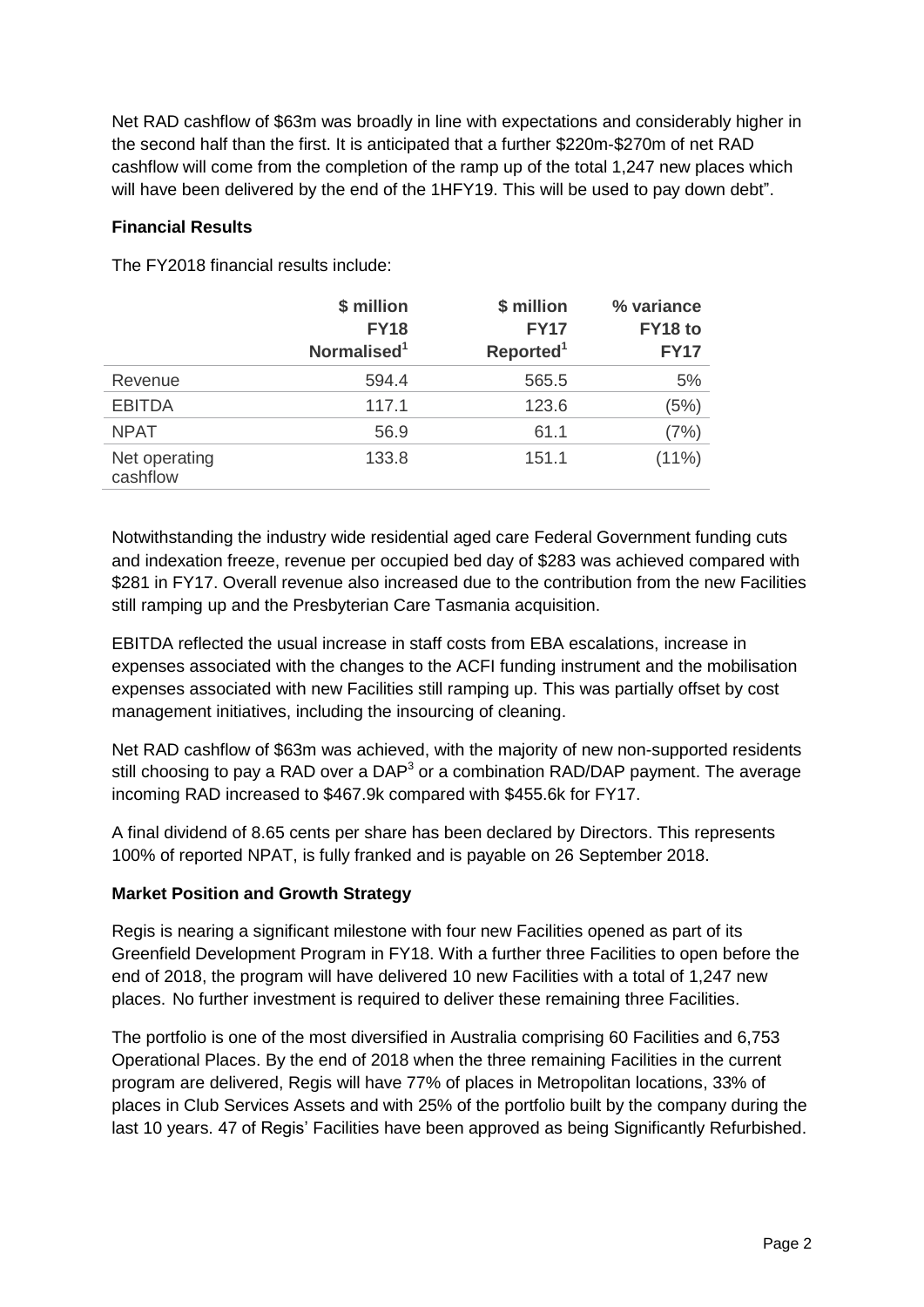Regis's focus will now be on retiring debt through the ramping up of the new Facilities, progressing greenfield aged care developments and extensions, which includes 655 new places across 6 projects.

The Company has also further progressed its strategy with regard to its Retirement Living Developments. Civil works have commenced in preparation for the commencement of the construction of stage 1 of the program for the Blackburn South site in Melbourne, Vic. This program will involve construction of more than 350 Retirement Living units to be undertaken in 9 stages over a 10 year period. The Nedlands redevelopment in Perth, WA has also progressed with the completion of the master planning process resulting in the recent lodgement for planning approval in August.

The integration program for the Presbyterian Care Tasmania portfolio, which was acquired by Regis on 1 August 2017, is progressing with the three Facilities, located in Hobart and Launceston, on track to be EPS accretive in FY19, as was previously indicated. The Company anticipates further acquisition opportunities to arise over the next 18-24 months, which will be assessed according to our usual criteria.

# **Outlook**

FY19 EBITDA is anticipated to be broadly in line with normalised FY18.

This is a result of:

- increased contribution from Facilities delivered through the development program still ramping up of circa \$5.5m and the Presbyterian Care Tasmania Facilities becoming earnings accretive
- increased income from COPE<sup>4</sup>, Additional Services and the ongoing Significant Refurbishment program
- headwinds from the further effect of the Federal Government funding cuts and higher expenses resulting from changes to the ACFI tool. It is anticipated that these will be substantially grandfathered into the portfolio by the end of FY19

# **FY19 and beyond**

It is anticipated that Facilities still ramping up will contribute EBITDA of circa \$25m when all new developments reach their steady state in FY21, growing from the \$5.5m anticipated to be delivered in FY19.

A further \$220m - \$270m of net RAD cashflow is anticipated to come between FY19 and FY21 from completion of the ramp up of the development sites, for which a total of 1,247 new places will have been delivered by the end of 1H FY19. This will be used to pay down debt.

A teleconference and webcast will be held by Regis' Managing Director Mr Ross Johnston and CFO Mr David Noonan at 11am AEST on this day, Friday 31<sup>st</sup> August 2018.

Dial in or login details are provided at the end of this document.